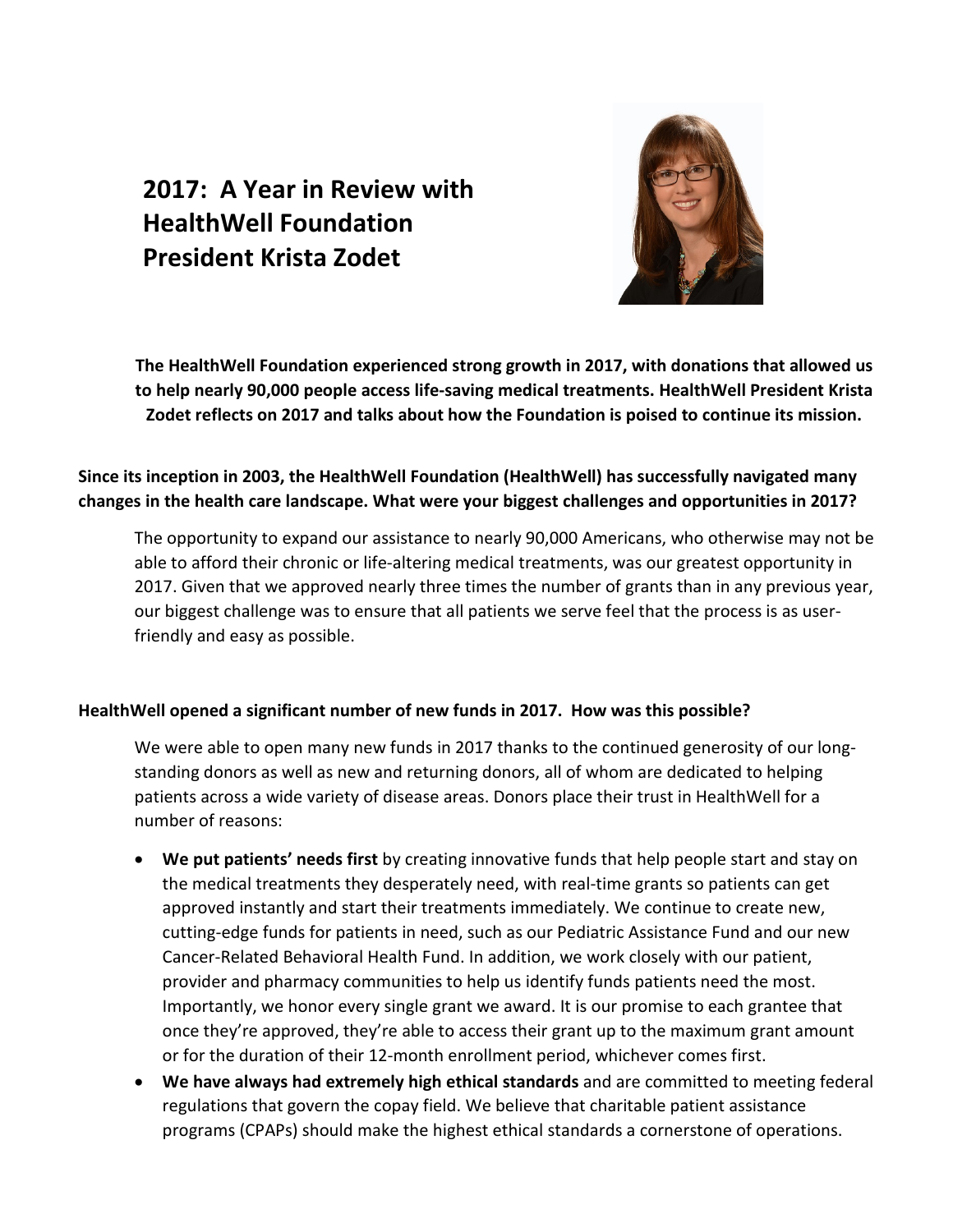• **We're efficient** and have been recognized by leading charity watchdog groups such as Charity Navigator, Guidestar, *Forbes*, and the *Chronicle of Philanthropy*. We're proud that HealthWell spends 99% of every dollar we receive from all sources on patient grants and services. All of our administrative costs, including fundraising, are funded through our investment income.

#### **Did the total amount of donations to HealthWell increase or decrease in 2017?**

HealthWell's 2017 financials are currently being finalized and audited. We are projecting a significant increase in 2017 revenue over 2016 revenue when our 990 is published in Q2 of 2018.

#### **How has HealthWell been affected by increased scrutiny of the copay assistance industry?**

Since our inception in 2003 and launching our first fund in 2004, HealthWell has followed the guidance and Advisory Opinions of the U.S. Department of Health & Human Services' Office of the Inspector General (OIG) to the letter. Other than a few minor/small adjustments to our standards and practices with the most recent guidance provided to the industry in 2015, we have not been affected by the increased scrutiny. We indeed welcome the additional attention the copayment assistance industry is receiving, as it shows that a model such as HealthWell's, which is based on compliantly servicing patient financial needs, can thrive.

## **Some recent news articles question if copay foundations help drug companies to keep drug costs high. What are your thoughts on that?**

HealthWell is here to help patients afford their medications and premiums under the current laws of the land and national health care policy. As with any charitable organization, we are hopeful that one day our services will no longer be required. Our intent is to assist patients in their time of need, and we neither have nor seek any role or voice in drug pricing.

## **HealthWell maintains a four-star rating from Charity Navigator, for its low administrative expenses and efficiency. With donations growing substantially, how has HealthWell successfully managed costs?**

HealthWell has successfully managed its costs through a combination of data-driven organizational policies and procedures and successful relationships with critical vendors designed to promote efficient grants and services to our patients. We have established new platform and technological advances, both internally and with our vendors, that have allowed us to increase efficiency as donations have grown. For example, our new website makes it easy for patients and their stakeholders to more easily navigate through all of our potential fund offerings. Our dedicated pharmacy and provider portals let patients apply for assistance electronically and receive real-time grants, and give pharmacies and providers an easy way to monitor and manage the patients we are helping.